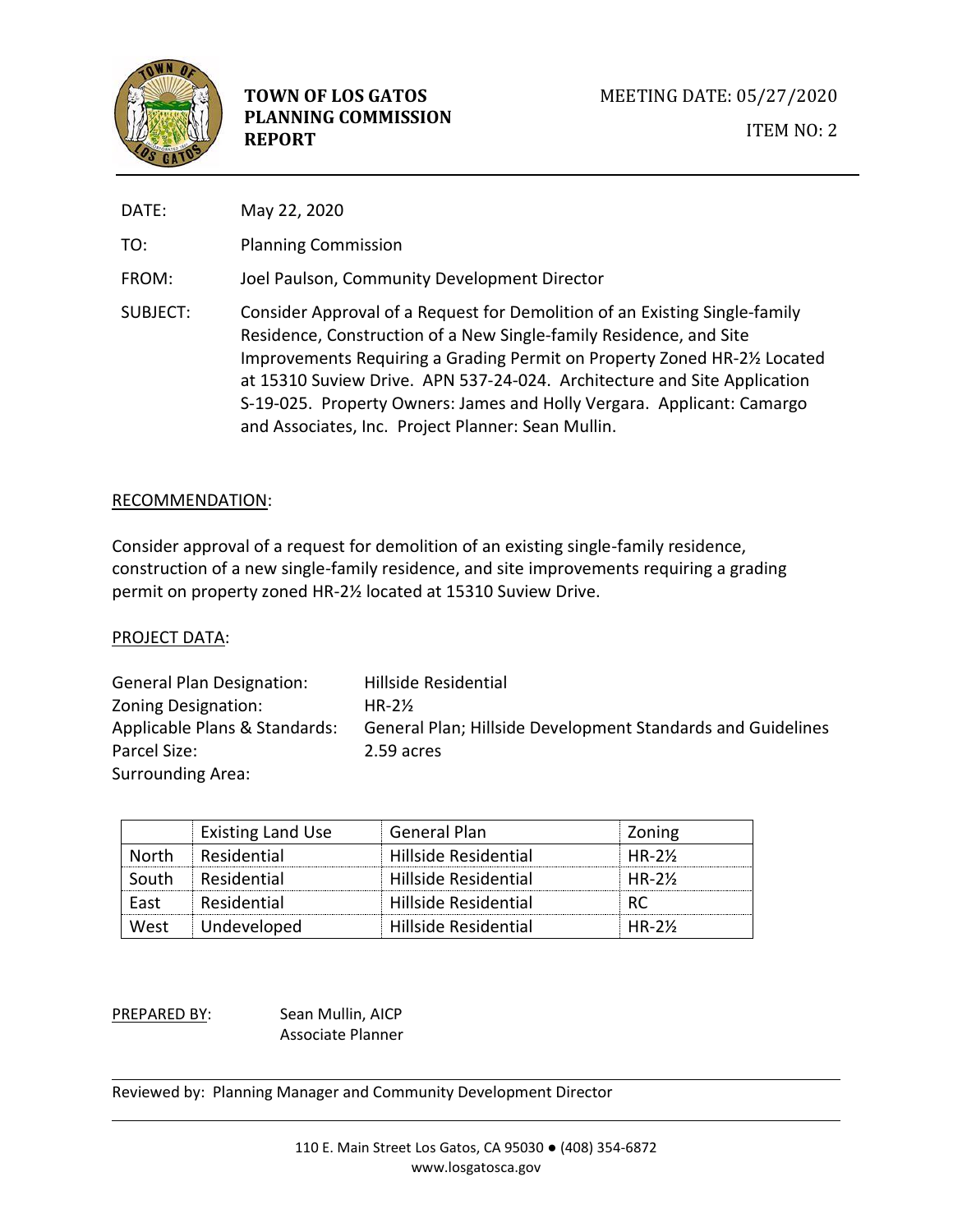PAGE **2** OF **8** SUBJECT: 15310 Suview Drive/S-19-025 DATE: May 22, 2020

# CEQA:

The project is Categorically Exempt pursuant to the adopted Guidelines for the Implementation of the California Environmental Quality Act, Section 15303: New Construction.

# FINDINGS:

- As required, the project is Categorically Exempt pursuant to the adopted Guidelines for the Implementation of the California Environmental Quality Act, Section 15303: New Construction.
- As required, that other than the exception to maximum cut depths, the project complies with the Hillside Development Standards and Guidelines.
- As required, the project complies with the Hillside Specific Plan.

# CONSIDERATIONS:

■ As required by Section 29.20.150 of the Town Code for granting approval of an Architecture and Site application.

## ACTION:

The decision of the Planning Commission is final unless appealed within ten days.

# BACKGROUND:

The subject property is located on the east side of Suview Drive, approximately 2,500 feet from the intersection of Suview Drive and Shannon Road (Exhibit 1). The subject property is approximately 2.59 acres (112,820 square feet) and developed with a 1,987 square-foot singlefamily residence, 932 square-foot guest house, 882 square-foot carport, and swimming pool. The Architecture and Site application has been referred to the Planning Commission because the proposed residence has been deemed visible, as defined by the Hillside Development Standards and Guidelines (HDS&G).

## PROJECT DESCRIPTION:

# A. Location and Surrounding Neighborhood

The subject property is approximately 2.59 acres, located on the east side of Suview Drive and developed with a single-family residence, guest house, carport, and swimming pool. Single-family hillside residential development surrounds the property. The existing developed building pad is located close to Suview Drive and is relatively flat. From the building pad, the property descends approximately 65 feet to the east and ascends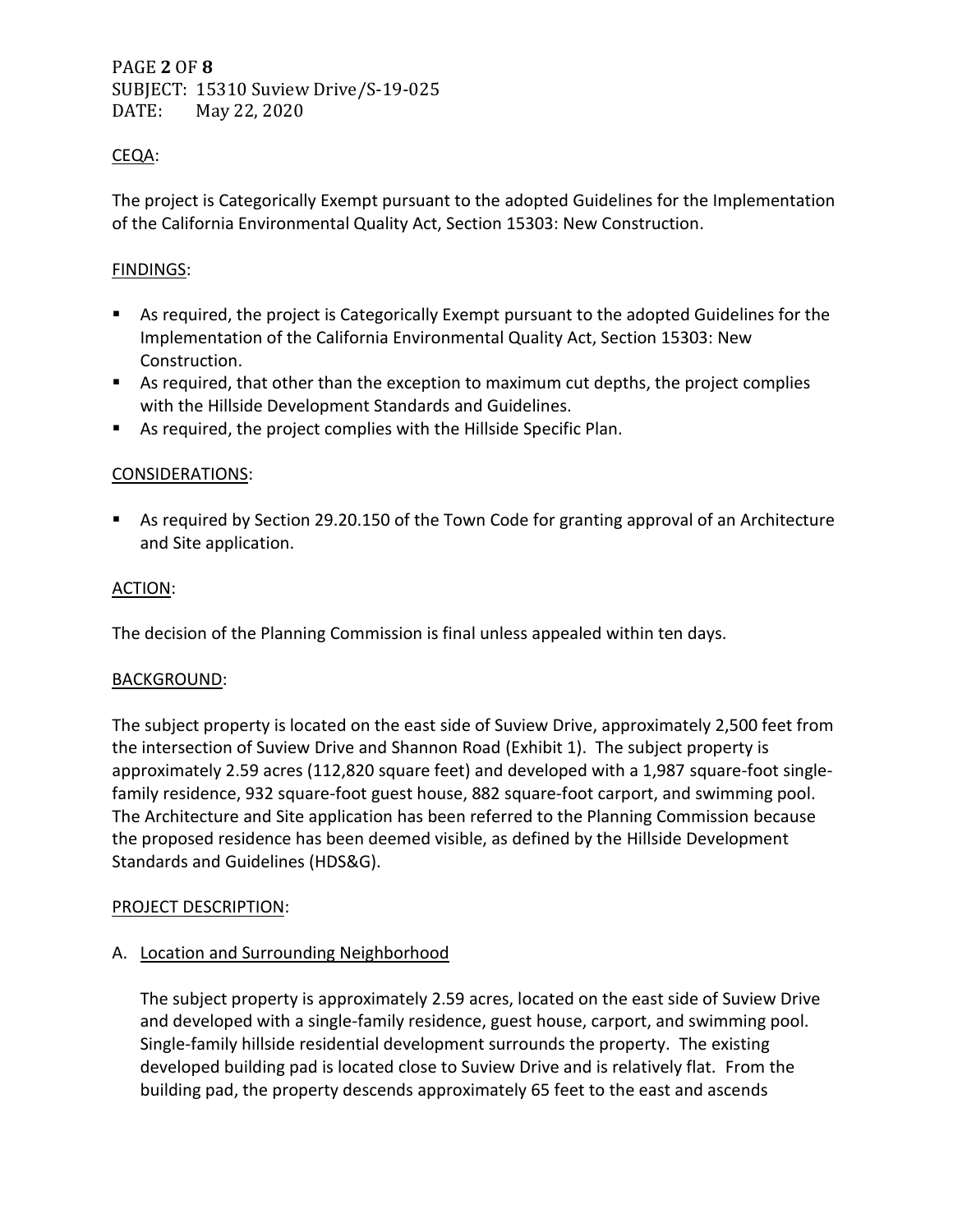PAGE **3** OF **8** SUBJECT: 15310 Suview Drive/S-19-025 DATE: May 22, 2020

## PROJECT DESCRIPTION (continued):

approximately 60 feet to the south. The Least Restrictive Development Area (LRDA) is concentrated in the western portion of the property.

# B. Project Summary

The applicant is proposing to construct a new 5,203 square-foot one-story single-family residence with an attached 927 square-foot garage (Exhibit 9). The proposed residence would be located within the area of the existing development and within the LRDA. The proposed residence would be at least 54 percent visible from the viewing area located at Blossom Hill Road and Los Gatos Boulevard, and would have a maximum height of 18 feet. The project requires an exception to the maximum cut depths allowed by the HDS&G.

# C. Zoning Compliance

A single-family residence is permitted in the HR-2½ zone. The proposed residence is in compliance with the allowable floor area, height, setbacks, and on-site parking requirements for the property.

## DISCUSSION:

# A. Architecture and Site Analysis

The applicant is proposing to construct a new 5,203 square-foot one-story single-family residence with an attached 927 square-foot garage. The project proposes a contemporary architectural style incorporating materials to blend with the surrounding natural environment. Proposed materials include a standing seam metal roof, integral colored stucco, natural stone veneer siding, composite wood siding, and metal windows and trim. A color and materials board is included with this staff report (Exhibit 4). The applicant has provided a Written Description/Letter of Justification detailing the project and the requested exception to maximum allowable cut depths allowed by the HDS&G (Exhibit 5).

## B. Building Design

The Town's Consulting Architect reviewed the proposed residence and noted that the residence is well designed with materials and details appropriate to the contemporary architectural style (Exhibit 6). The Consulting Architect had no issues or concerns with the design of the residence and stated that "the height is limited to one story, and the proposed footprint is similar to other nearby homes." The Consulting Architect raised a concern with the proposed secondary driveway north of the residence citing that the Residential Design Guidelines discourage unnecessary paved surfaces. The Residential Design Guidelines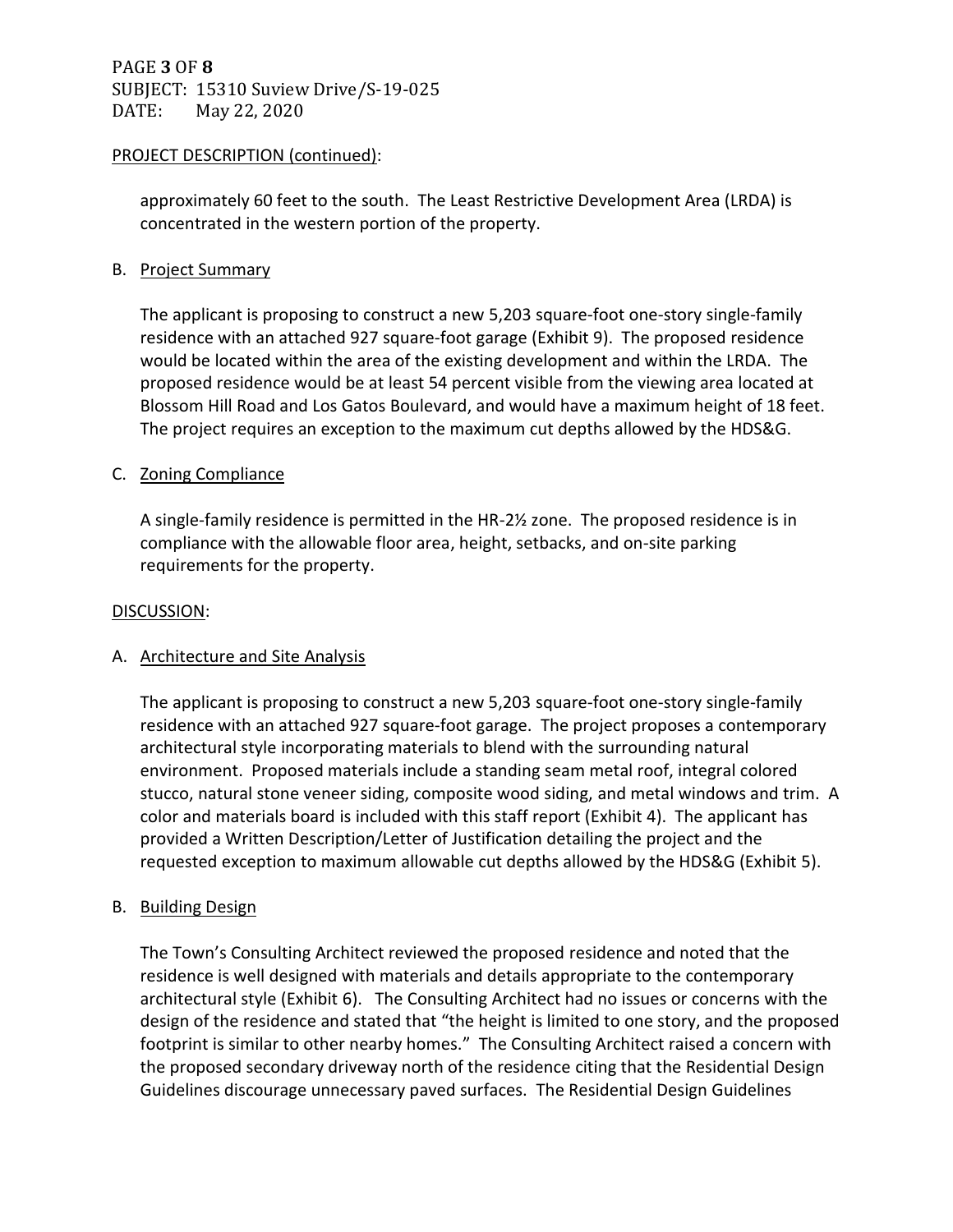# PAGE **4** OF **8** SUBJECT: 15310 Suview Drive/S-19-025 DATE: May 22, 2020

## DISCUSSION (continued):

state that secondary driveways may be considered for larger lots with wide street frontages where the width of the total driveway footprint is less than 50 percent of the parcel width and, if allowed, substantial landscaping should be provided along the street frontage. The street frontage of the 2.59-acre property is approximately 437 feet and the proposed driveway frontage is 94 feet, or 21 percent of the property frontage. Additionally, the Landscape Planting Plan (Exhibit 9, Sheet L-1) shows that the majority of the street frontage along the driveway would be significantly landscaped. The applicant indicates in their Letter of Justification (Exhibit 5) that the secondary driveway would:

- Eliminate the need to back out directly into the roadway or perform a three-point turn to exit the property;
- Provide for additional off-street parking; and
- Utilize an existing driveway approach on their neighbor's property for which they have an easement.

# C. Height

As discussed below, the proposed residence would be visible from several perspectives within the Blossom Hill Avenue and Los Gatos Boulevard viewing area. Heights of visible homes are limited by the HDS&G to a maximum of 18 feet and the proposed project would comply with this regulation. Additionally, the HDS&G limit the low-to-high height of a residence to 35 feet. The proposed residence would comply with this limitation having a maximum low-to-high height of 22 feet. The height of the proposed residence is summarized in the table below.

| <b>Building Height</b> |          |                        |  |  |
|------------------------|----------|------------------------|--|--|
|                        | Proposed | <b>Maximum Allowed</b> |  |  |
|                        |          | per HDS&G              |  |  |
| Height                 | 18 feet  | 18 feet                |  |  |
| Low-to-High Height     | 22 feet  | 35 feet                |  |  |

# D. Neighborhood Compatibility

Pursuant to the HDS&G, the maximum allowable floor area for the subject property is 6,000 square feet. The table below reflects the current conditions of the homes in the immediate area and the proposed project.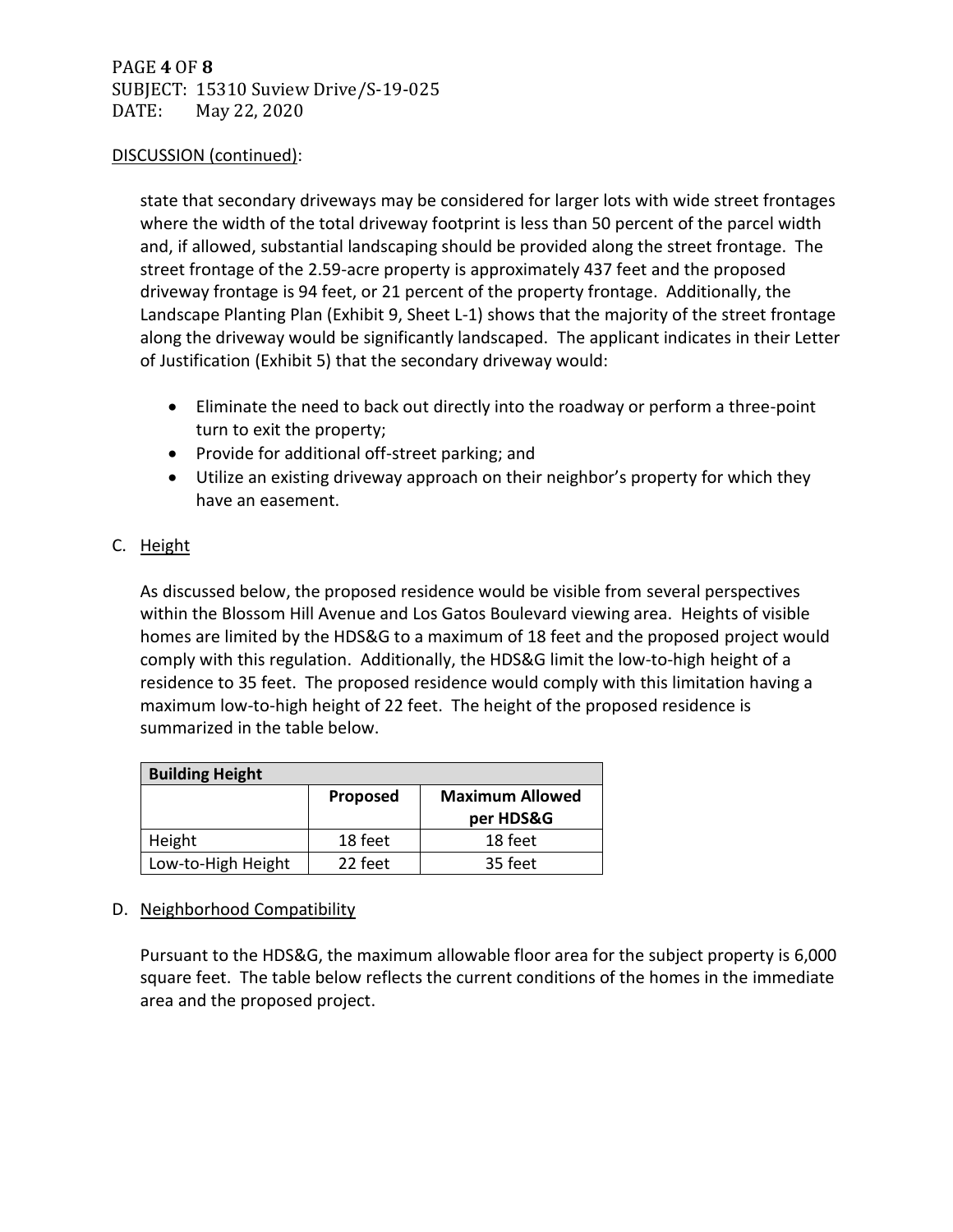# PAGE **5** OF **8** SUBJECT: 15310 Suview Drive/S-19-025 DATE: May 22, 2020

#### DISCUSSION (continued):

| <b>FAR Comparison - Neighborhood Analysis</b> |                   |                             |                  |                         |                         |            |                          |
|-----------------------------------------------|-------------------|-----------------------------|------------------|-------------------------|-------------------------|------------|--------------------------|
| <b>Address</b>                                | Zoning            | <b>Residential</b><br>$SF*$ | Garage<br>$SF**$ | <b>Total</b><br>$SF***$ | Gross<br>Lot Area<br>SF | <b>FAR</b> | No. of<br><b>Stories</b> |
| 15275 Suview Dr                               | $HR-2\frac{1}{2}$ | 3,980                       | 1,018            | 4,598                   | 463,478                 | 0.01       | $\mathbf{1}$             |
| 15305 Suview Dr                               | $HR-2\frac{1}{2}$ | 4,998                       | 750              | 5,348                   | 186,436                 | 0.03       | $\overline{2}$           |
| 15284 Suview Dr                               | $HR-2\frac{1}{2}$ | 4,655                       | 960              | 5,215                   | 162,914                 | 0.03       | 1                        |
| 15300 Suview Dr                               | $HR-2\frac{1}{2}$ | 4,200                       | 1,296            | 5,096                   | 172,933                 | 0.03       | $\mathbf{1}$             |
| 15299 Top of the Hill Rd                      | <b>RC</b>         | 6,482                       | 2,208            | 8,290                   | 696,960                 | 0.01       | $\overline{2}$           |
| 15350 Suview Dr                               | $HR-2\frac{1}{2}$ | 5,789                       | 576              | 5,965                   | 55,756                  | 0.11       | $\overline{2}$           |
| 15400 Suview Dr                               | $HR-2\frac{1}{2}$ | 6,735                       | 1,008            | 7,343                   | 330,620                 | 0.02       | 2                        |
| 300 Happy Acres Rd                            | $HR-2\frac{1}{2}$ | 2,138                       | 650              | 2,388                   | 39,000                  | 0.06       | $\overline{2}$           |
| 15310 Suview Dr (e)                           | $HR-2\frac{1}{2}$ | 2,919                       | 324              | 2,919                   | 112,820                 | 0.03       | $\mathbf{1}$             |
| 15310 Suview Dr (p)                           | $HR-2\frac{1}{2}$ | 5,079                       | 907              | 5,586                   | 112,820                 | 0.05       |                          |

Residential square footage includes the residence and detached accessory structures, except garages.

\*\* The garage square footage numbers are gross and do not include the allowed 400-square-foot exemption.

\*\*\*The total square footage numbers do not include below grade square footage and do not include up to 400 square feet of exempt garage square footage.

The nine properties in the immediate area are developed with one- and two-story residences and include a mix of architectural styles. The property sizes within the immediate area range from 0.9 to 16 acres. Based on Town and County records, the total square footage of the residences located in the immediate area range from 2,388 square feet to 8,290 square feet. The applicant is proposing a total square footage of 5,586 square feet on a 2.59-acre parcel. The proposed project would be the sixth largest in terms of total square footage and the seventh largest in terms of FAR.

## E. Site Design

The subject property is approximately 2.59 acres, located on the east side of Suview Drive. The developed building pad is located close to Suview Drive and is relatively flat. From the building pad, the property descends approximately 65 feet to the east and ascends approximately 60 feet to the south. The LRDA is concentrated in the western portion of the property. The proposed project is concentrated in areas that are already developed with structures or landscaping. The proposed residence stretches north-to-south, utilizing the LRDA and stepping up with the grade from the garage to the main portion of the residence. A new driveway would provide access from the east side of Suview Drive to the attached garage. Outdoor living areas are concentrated at the rear of the residence and include patios and a swimming pool.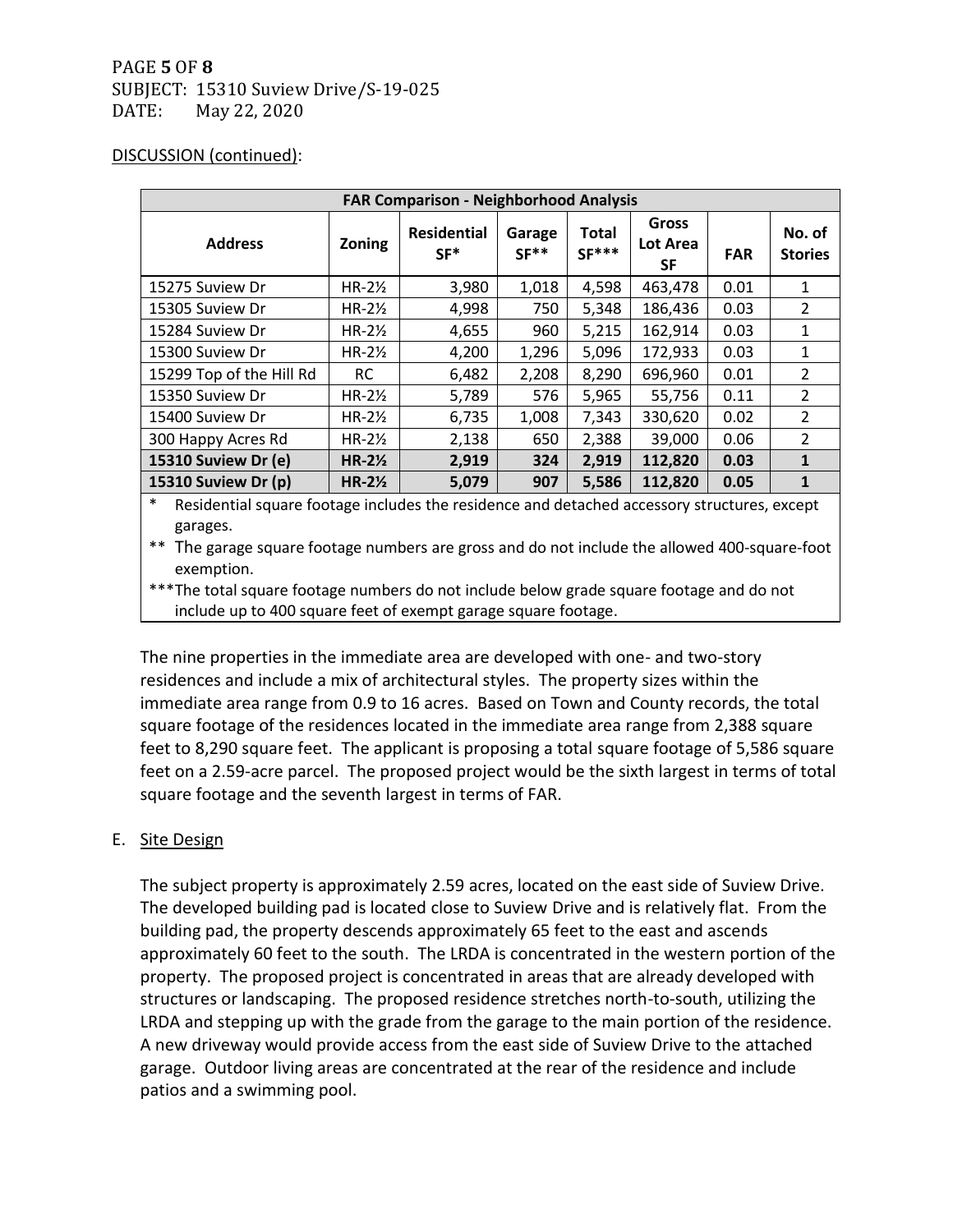# PAGE **6** OF **8** SUBJECT: 15310 Suview Drive/S-19-025 DATE: May 22, 2020

# DISCUSSION (continued):

## F. Tree Impacts

The development plans were reviewed by the Town Arborist who identified 11 protected trees within the project area (Exhibit 7). The project proposes to remove three protected trees and the Town Arborist has provided recommendations for the protection of the eight trees to remain. If the project is approved, tree protection measures would be implemented prior to construction and maintained for the duration of construction activity. Planting of replacement trees and/or payment of in-lieu fees would be required prior to issuance of a Certificate of Occupancy pursuant to Town Code. Arborist recommendations for tree protection have been included in the Conditions of Approval to mitigate impacts to protected trees (Exhibit 3).

| <b>Trees Proposed for Removal</b> |                                            |            |                                                  |
|-----------------------------------|--------------------------------------------|------------|--------------------------------------------------|
| <b>Tree</b>                       | Condition<br><b>Species</b><br><b>Size</b> |            |                                                  |
| <b>Number</b>                     |                                            |            |                                                  |
|                                   | Redwood                                    |            | 10-inch   Good health with nice vigor            |
| 9                                 | Walnut                                     | 48-inch    | Good health with nice vigor, although heavy lean |
|                                   | Pomegranate                                | $36$ -inch | Good health                                      |

# G. Visibility

Pursuant to the HDS&G, a visible home is defined as a single-family residence where 24.5 percent or more of an elevation can be seen from any of the Town's established viewing areas. The applicant's visibility analysis provides three perspectives of the proposed residence as viewed from the viewing area located at Blossom Hill Road and Los Gatos Boulevard (Exhibit 9, Sheet V-001). The three perspectives show that the proposed residence would be 54 percent, 76 percent, and 81 percent visible. Pursuant to the requirements of the HDS&G, visible homes shall not exceed a height of 18 feet. Also, the light reflectivity value (LRV) of all exterior materials may not be averaged, must be considered individually, and may not exceed 30. The proposed residence would meet the height and LRV limitations for visible homes, having a maximum height of 18 feet and individual exterior materials not exceeding an LRV of 30, as shown on the provided color and materials board (Exhibit 4).

# H. Grading

The Site Planning Section of the HDS&G limits grading cut depths to a maximum depth of four feet. Due to the constraints of the site, the applicant is requesting an exception to this standard to allow a five-foot cut depth in the area just west of the proposed garage (Exhibit 9). The applicant has included a Letter of Justification (Exhibit 5) addressing the requested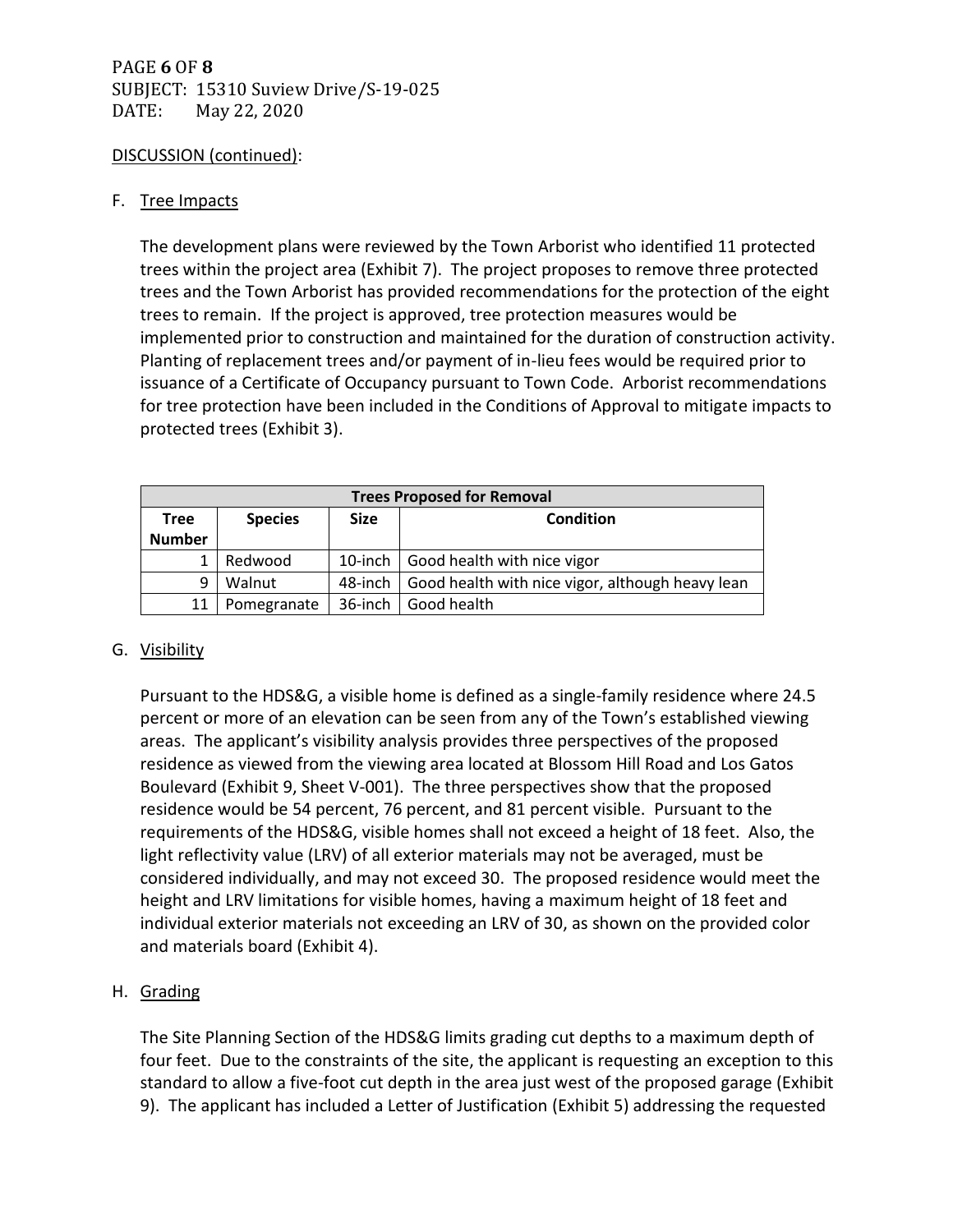PAGE **7** OF **8** SUBJECT: 15310 Suview Drive/S-19-025 DATE: May 22, 2020

## DISCUSSION (continued):

exception, stating that the increased cut depth would address the driveway's interaction with the sloping roadway along this section of Suview Drive and would allow for a driveway with a reduced slope. The project also includes site improvements with grading quantities exceeding 50 cubic yards, which require approval of a Grading Permit. The Town's Parks and Public Works Engineering staff have included a condition of approval requiring submittal and evaluation of a Grading Permit in parallel with the required Building Permits (Exhibit 3).

## I. Neighbor Outreach

The applicant reached out to their neighbors and provided copies of the several responses they received (Exhibit 8).

## J. CEQA Determination

The project is Categorically Exempt pursuant to the adopted Guidelines for the Implementation of the California Environmental Quality Act, Section 15303: New Construction.

## PUBLIC COMMENTS:

Story poles and signage were installed on the site by March 6, 2020, in anticipation of a March 25, 2020 hearing date. Due to the COVID-19 pandemic and subsequent Santa Clara County Shelter in Place Order, the March 25, 2020 hearing was cancelled, and the story poles remained in place. On April 20, 2020, the property owner requested permission to remove the story poles given the length of time the poles had been installed and the impacts to the use of their outdoor areas during the Shelter in Place Order. This request was approved with the condition that the applicant provide detailed photos of the installed story poles, which staff posted on the Town's website ([https://www.losgatosca.gov/DocumentCenter/View/24509/15310-Suview-Drive-](https://www.losgatosca.gov/DocumentCenter/View/24509/15310-Suview-Drive-Story-Pole-Photos)[Story-Pole-Photos\)](https://www.losgatosca.gov/DocumentCenter/View/24509/15310-Suview-Drive-Story-Pole-Photos). No public comments have been received at this time.

## CONCLUSION:

## A. Summary

The applicant is requesting approval of an Architecture and Site application for demolition of an existing single-family residence, construction of a new a single-family residence, and site improvements requiring a grading permit. The project is well designed and compatible with the properties in the immediate area. The project is consistent with the Zoning and General Plan Land Use Designation for the property. Due to the constraints of the site, the applicant is requesting an exception to the maximum cut depths for a limited area adjacent